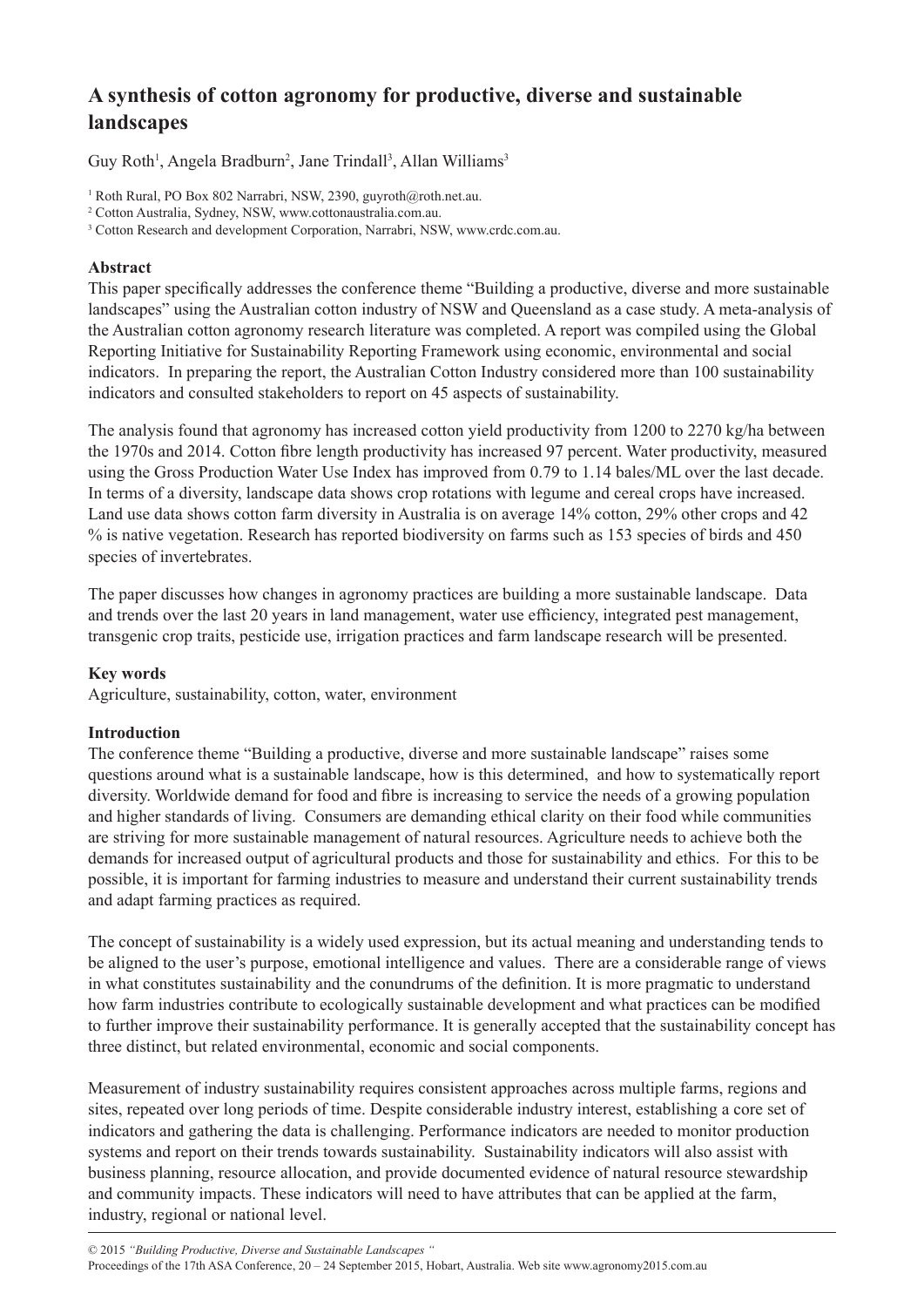There are multiple market driven sustainability initiatives around the globe that expect good data to be available, which is not always easy to achieve. Any ongoing review of selected indicators needs to be balanced by the needs of external stakeholders and challenges of long term data sets. The iterative nature of the process, especially with external stakeholder involvement is time consuming and challenging to do properly.

Sustainability reporting is the practice of measuring, disclosing and being accountable for performance towards the goal of sustainable development and is considered synonymous with other terms used to describe for accounting for economic, environmental and social impacts such as triple bottom line or corporate responsibility (Global Reporting Initiative 2006).The paper applies a sustainability reporting framework to show how changes in cotton agronomy practices are building a more productive, diverse and more sustainable landscapes.

## **Methods**

An inventory of potential sustainability indicators was developed which reviewed the material issues of stakeholders and the literature (Roth 2010). This set of potential sustainability indicators was assessed and updated by the cotton industry's environmental assessment working group, taking into account recent developments in international supply chain sustainability initiatives such as the Better Cotton Initiative, Cotton LEADS™, and the Expert Panel on Social, Environmental and Economic Performance of Cotton Production of the International Cotton Advisory Committee (SEEP 2013).

A list of more than 100 potential sustainability indicators was compiled. These indicators were then prioritised using an objective ranking system which scored indicators against six selection criteria. These criteria included; materiality to cotton industry stakeholders, materiality to external stakeholders, cost effectiveness of data collection, technical difficulty of data collection, data integrity and confidence, and accuracy in the data collection.

From a list of more than 100 indicators, 45 were shortlisted as high priority material aspects for the cotton industry to collect, collate and report as shown in Table 1. A meta-analysis of data was then compiled from a range of sources including the agronomy scientific literature. Some examples are presented as results and a full report according to the Global Reporting Initiative Framework is available (Cotton Australia 2014).

|                             | Key aspect   Environmental Indicator                                         |  |  |  |  |
|-----------------------------|------------------------------------------------------------------------------|--|--|--|--|
| Soil health                 | 1. Organic carbon $\%$                                                       |  |  |  |  |
|                             | 2. Practice change. % growers adopting soil health best management practises |  |  |  |  |
|                             | 3. Soil sodicity (ESP)                                                       |  |  |  |  |
| On farm water use           | 4. Gross Production Water Use Index                                          |  |  |  |  |
| efficiency and productivity | 5. Irrigation Water Use Index                                                |  |  |  |  |
|                             | 6. Practice change                                                           |  |  |  |  |
|                             | 7. Whole farm Water Use efficiency (%)                                       |  |  |  |  |
| Groundwater                 | 8. Groundwater levels (rising or falling)                                    |  |  |  |  |
|                             | 9. Groundwater quality (EC, pH, SAR)                                         |  |  |  |  |
| Biodiversity / riparian     | 10. Area of native vegetation managed under best practice (ha/km)            |  |  |  |  |
|                             | 11. Vegetation condition and connectivity                                    |  |  |  |  |
| IPM                         | 12. % growers using Integrated Pest Management practices                     |  |  |  |  |
| Chemical use                | 13. Herbicide Use (active ingredient kg/ha)                                  |  |  |  |  |
|                             | 14. Insecticide use (active ingredient kg/ha)                                |  |  |  |  |
| GHG emissions               | 15. Energy use (kj/kg cotton lint or bale)                                   |  |  |  |  |
|                             | 16. Nitrogen Use Efficiency (N use/yield)                                    |  |  |  |  |
|                             | Key aspect   Economic Indicator                                              |  |  |  |  |
| Cotton industry production  | 1. Planted area (ha) - Irrigated                                             |  |  |  |  |
| statistics                  | 2. Planted area (ha) - Dryland                                               |  |  |  |  |
|                             | 3. Yield (bales/ha) - Irrigated                                              |  |  |  |  |
|                             | 4. Yield (bales/ha) - Dryland                                                |  |  |  |  |
|                             | 5. Fibre Quality                                                             |  |  |  |  |
|                             | 6. Metric tonnes of cotton produced                                          |  |  |  |  |
|                             | 7. Grower numbers                                                            |  |  |  |  |
|                             | 8. Average/median farm size                                                  |  |  |  |  |

|  | Table 1. Material sustainability aspects and indicators for the Australian Cotton Industry |  |  |  |
|--|--------------------------------------------------------------------------------------------|--|--|--|
|  |                                                                                            |  |  |  |

© 2015 *"Building Productive, Diverse and Sustainable Landscapes "*

Proceedings of the 17th ASA Conference, 20 – 24 September 2015, Hobart, Australia. Web site www.agronomy2015.com.au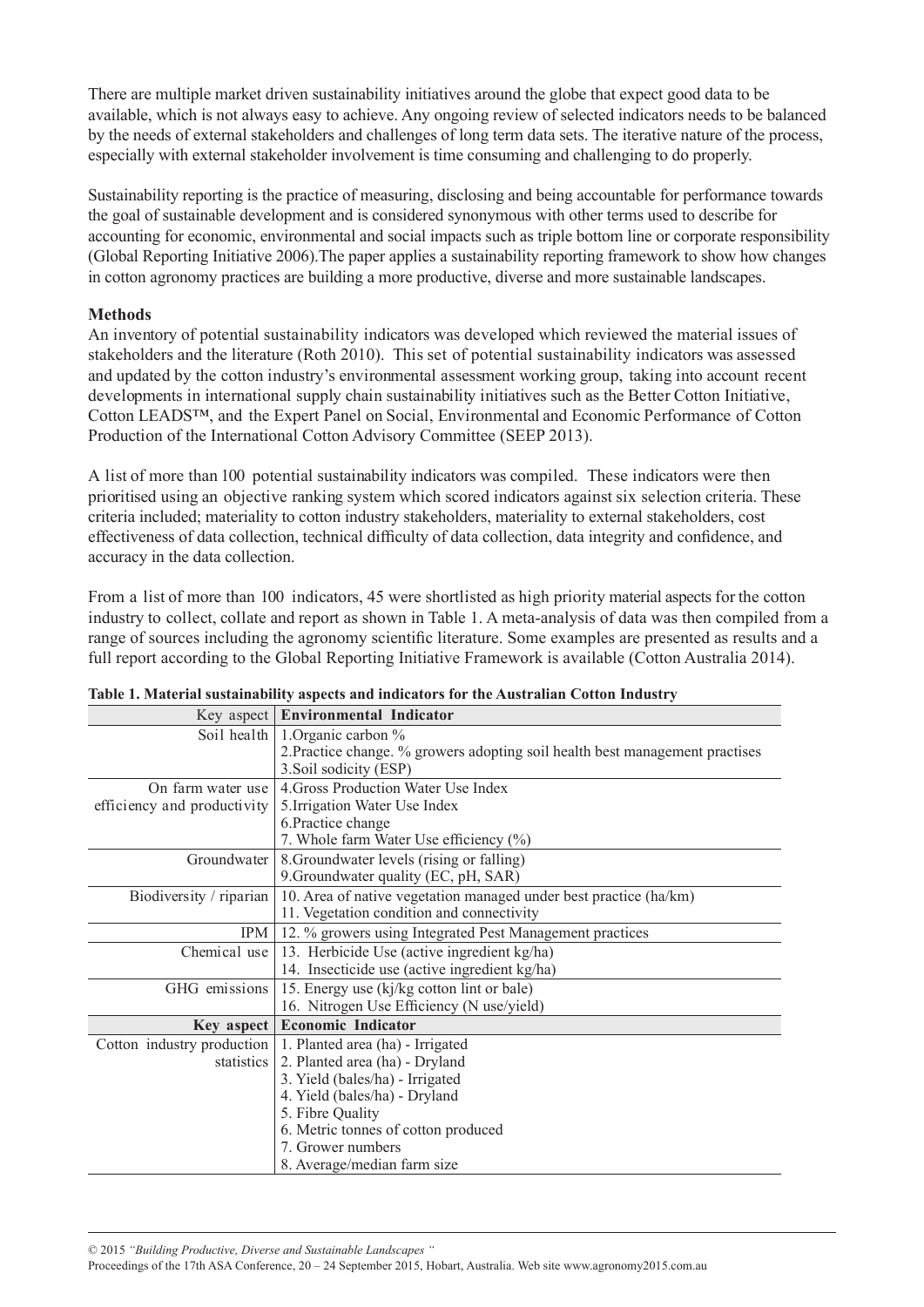| Economic value        | 9. Cotton price/bale (\$/bale)                                     |  |  |  |  |
|-----------------------|--------------------------------------------------------------------|--|--|--|--|
|                       | 10. Gross value of the cotton produced in Australia (\$)           |  |  |  |  |
|                       | 11. Cotton exports % or \$ by country (lint and seed)              |  |  |  |  |
|                       | 12. Cotton's % of region gross value                               |  |  |  |  |
|                       | 13. Australia's % share of global cotton lint trade                |  |  |  |  |
|                       | 14. Cotton proportion of global textile market                     |  |  |  |  |
| Profitability         | 15. Gross margin/ha                                                |  |  |  |  |
|                       | 16. Income/ML water                                                |  |  |  |  |
| Key aspect $ $        | <b>Social Indicator</b>                                            |  |  |  |  |
|                       | Education   1. Highest post school qualification of cotton growers |  |  |  |  |
| Employment            | 2. Number of people employed - farms                               |  |  |  |  |
|                       | 3. Number of people employed - industry                            |  |  |  |  |
|                       | 4. Number of people employed - regional                            |  |  |  |  |
| Workplace health and  | 5. Workers receiving regular health and safety training            |  |  |  |  |
| safety                | 6. Workers health $\&$ safety programs in place                    |  |  |  |  |
| Demographics          | 7. Grower age                                                      |  |  |  |  |
|                       | 8. Gender participation in industry                                |  |  |  |  |
| Social capital        | 9. Australian Cotton Conference delegate numbers                   |  |  |  |  |
|                       | 10. Financial membership in regional cotton grower associations    |  |  |  |  |
| Innovation            | 11. Investment levels in R&D                                       |  |  |  |  |
|                       | 12. Growers adoption of technologies                               |  |  |  |  |
| Legal compliance $\&$ | 13. Fines imposed upon cotton SMEs by regulatory authorities       |  |  |  |  |
| responsibility        |                                                                    |  |  |  |  |

#### **Results**

## *Economic Category*

The economic aspects considered were cotton production statistics, crop yield and quality, and its economic value. There are up to 1500 cotton farms in Australia with the average area of a cotton farm currently being 495 ha. On average for the last five years (2009-2014); the irrigated crop yield was 9.85 bales/ha (2236 kg/ ha) and the dryland crop yield was 4.09 bales/ha (928 kg/ha). Australian yields are high by international standards, almost three times the world average. These yields reached record levels in 2012-13 at 10.73 bales/ha (2436 kg/ha). Production reached a record high in 2011-12 at 1,215,870 metric tonnes (5,356,254 bales) and a low in 2007-08 at 136,831 metric tonnes (602,780 bales) during the millennium drought. Yields have continued to move upwards from 1200kg/ha in the 1970s, through 1400kg/ha in the 1980s to 1600kg/ha in the 1990s and can now be greater than 2270kg /ha (10 bales/ha).

Cotton's contribution to productive landscapes can be measured by its contribution to regional economics. For example, between 1997 and 2011 the value of cotton as a percentage of total agricultural production was 30 to 60 percent in regions where it is grown.

#### *Environmental Category*

The environmental aspects considered were soil health, water use, groundwater, biodiversity, riparian land management, integrated pest management, pesticide use and greenhouse gas emissions.

The main changes in management of cotton soils have been an overall reduction in tillage, widespread adoption of controlled traffic, permanent bed farming systems and increased application of nutrients for higher crop yields. Most farmers believe soil health has increased. Improving fertiliser efficiency is a major research and extension priority.

Water is critical to maximise crop yields and fibre quality. Water productivity, measured using the Gross Production Water Use Index has improved from 0.79 to 1.14 bales/ML over the last decade. This has been achieved by both yield increases and more efficient water management systems. The whole farm irrigation efficiency index improved from 57 percent to 70 percent. The crop water use index is above three kg/mm/ha, which is high by international standards (Roth et al 2013).

Examples of landscape or farm diversity include on average cotton farms have approximately 40 percent of their land dedicated to native vegetation. Several studies have investigated wildlife and their habitats on cotton farms and found for example: more than 42,000 birds representing 45 species were found on farm water storages in the Gwydir Valley; 153 bird species were found in natural vegetation in the Namoi Valley, and 450 species of invertebrates have been recorded in one cotton field during the summer.